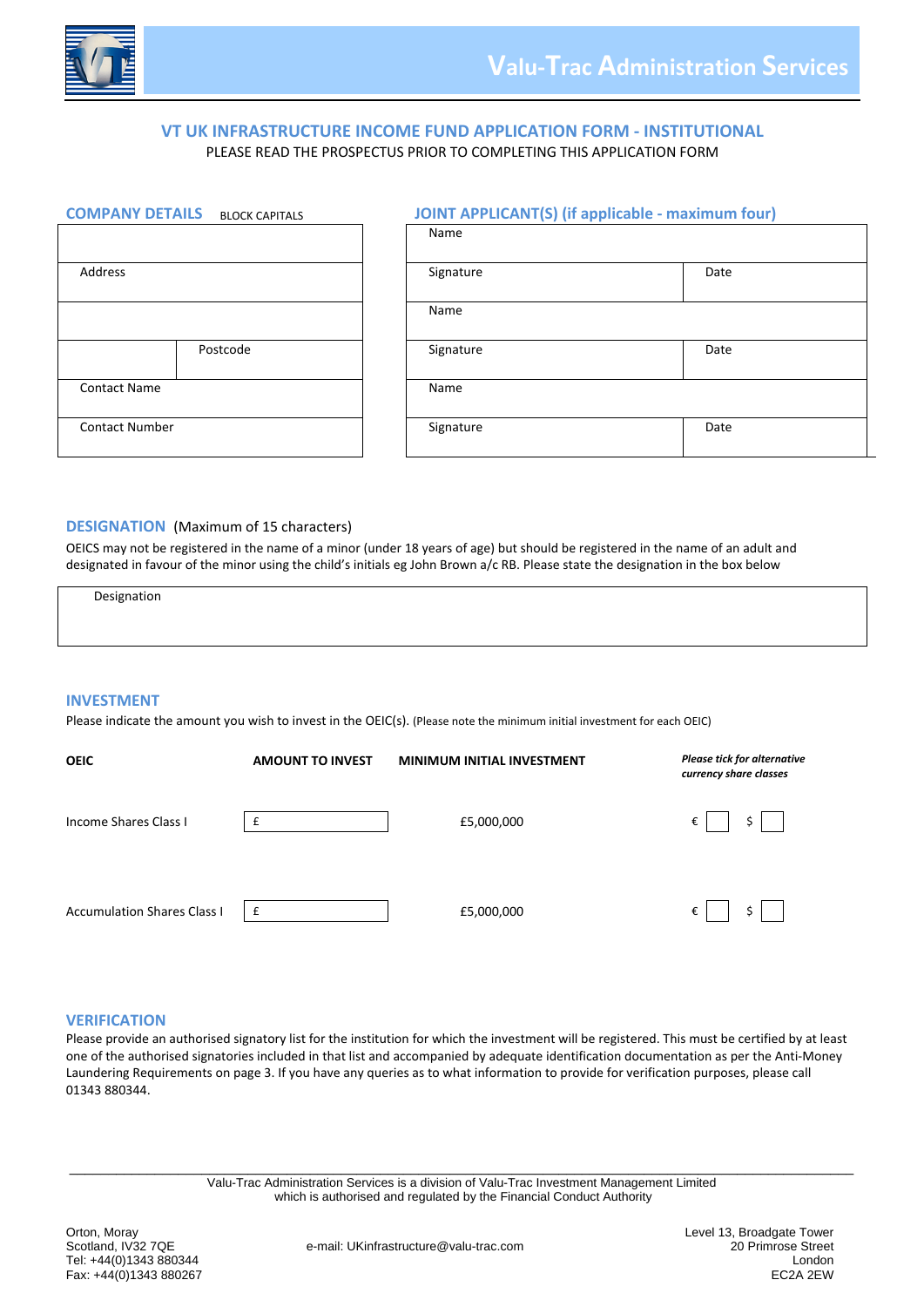

#### **PAYMENT**

Funds should be wired for value on the settlement date of this transaction which will be stated on the Contract Note issued to you by Valu‐Trac Administration Services. If funds are received on any date other than this agreed settlement date they may be returned by the Bank.

#### **INCOME PAYMENTS**

Please indicate how you wish to have the income paid:

#### **DIRECT TO BANK/BUILDING SOCIETY** ‐ please give payment details

| <b>Bank or Building Society</b> |                                 |
|---------------------------------|---------------------------------|
| <b>Branch Title</b>             |                                 |
| <b>Account Name</b>             |                                 |
|                                 |                                 |
| <b>Account Number</b>           | , , , , , , , , , , , , , , , , |
| Sort Code                       |                                 |
| <b>RE-INVESTMENT</b>            |                                 |

#### **DECLARATION AND SIGNATURES**

- I/We have read and understood the terms of the Prospectus.
- I/We understand that Valu‐Trac may need to use the credit reference/information agencies in order to satisfy Valu‐Trac's statutory
- money laundering obligations. These agencies may keep a record of this enquiry.
- I/We confirm that all applicants are at least 18 years of age.

| Signature - APPLICANT 1 | Date of Birth (dd/mm/yyyy) | Date (dd/mm/yyyy) |
|-------------------------|----------------------------|-------------------|
|                         |                            |                   |
| Signature - APPLICANT 2 | Date of Birth (dd/mm/yyyy) | Date (dd/mm/yyyy) |
|                         |                            |                   |
| Signature - APPLICANT 3 | Date of Birth (dd/mm/yyyy) | Date (dd/mm/yyyy) |
|                         |                            |                   |
| Signature - APPLICANT 4 | Date of Birth (dd/mm/yyyy) | Date (dd/mm/yyyy) |
|                         |                            |                   |
|                         |                            |                   |